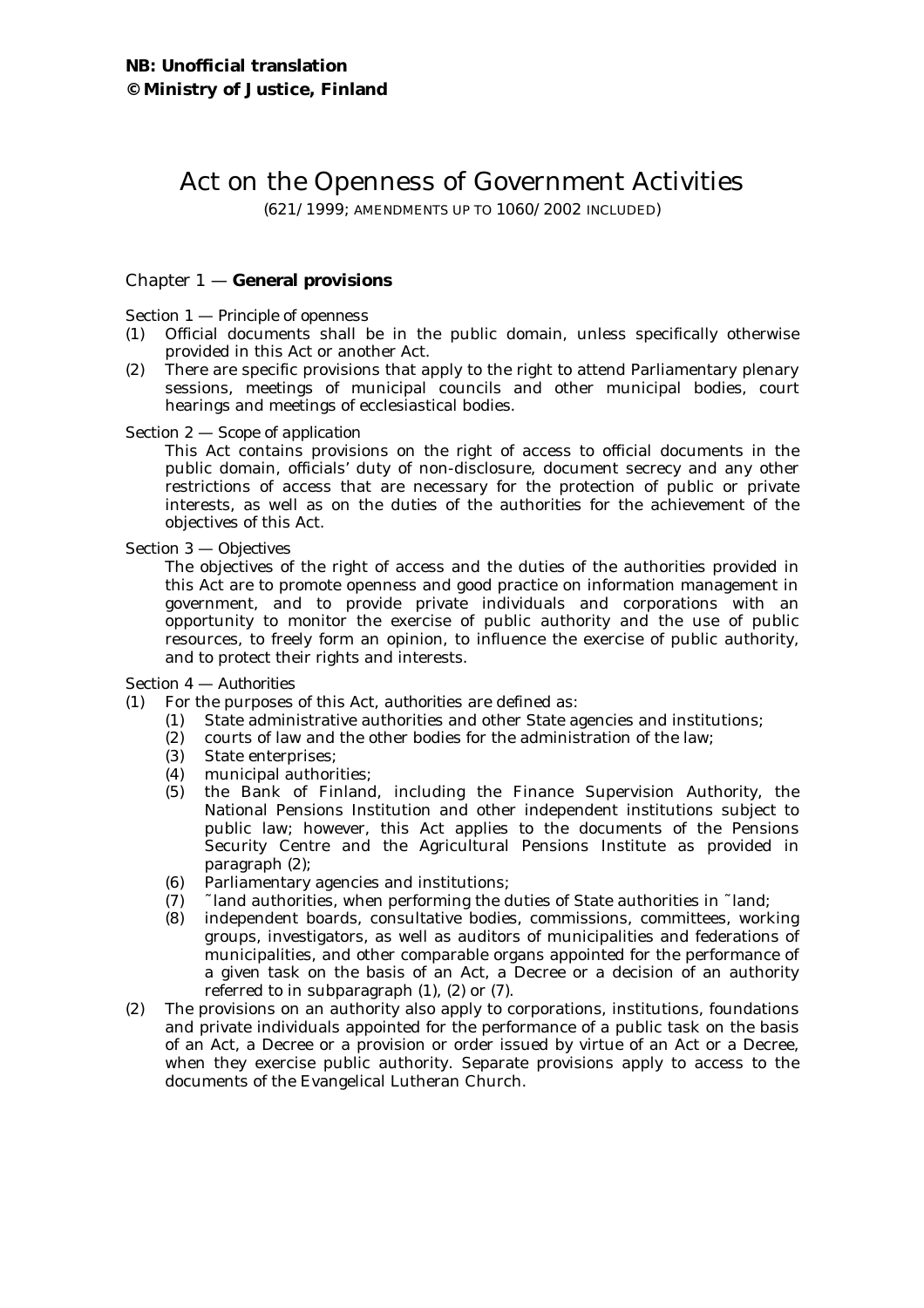Section 5 — *Official document*

- (1) For the purposes of this Act, a *document* is defined as a written or visual presentation, and also as a message relating to a given topic or subject-matter and consisting of signs which, by virtue of the use to which they are put, are meant to be taken as a whole, but are decipherable only by means of a computer, an audio or video recorder or some other technical device.
- (2) An *official document* is defined as a document in the possession of an authority and prepared by an authority or a person in the service of an authority, or a document delivered to an authority for the consideration of a matter or otherwise in connection with a matter within the competence or duties of the authority. In addition, a document is deemed to be prepared by an authority if it has been commissioned by the authority; and a document is deemed to have been delivered to an authority if it has been given to a person commissioned by the authority or otherwise acting on its behalf for the performance of the commission.
- (3) Subject to the exceptions provided in paragraph (5), the following are deemed not to be official documents:
	- (1) a letter or other document sent to a person in the service of an authority or to an elected official because of another task performed or position held by the recipient;
	- (2) notes kept by a person in the service of an authority or a person commissioned by an authority and such drafts which have not yet been released for presentation or other consideration;
	- (3) documents procured for in-service training, information retrieval or any other comparable internal activity of an authority;
	- (4) a document given to an authority for the performance of a task on behalf of a private party, or prepared for this purpose;
	- (5) a document left with or handed in to an authority as lost property.
- (4) This Act applies to documents prepared for negotiations or communications between persons in the service of authorities or between authorities and private individuals or corporations acting on their behalf, or for other comparable internal activities of such authorities, only if the documents contain such information that, according to the archives legislation, they are to be archived. However, if the documents are archived, the authority may order that access to them may be granted only by permission of the authority.
- (5) The provisions on document secrecy in section 24 of this Act or in another Act apply also to documents referred to in paragraph (3)(2) and paragraph (4).

# Chapter 2 — **When documents enter the public domain**

Section 6 — *When a document prepared by an authority enters the public domain*

- (1) Unless otherwise provided on document publicity or secrecy or another restriction of access to information in this Act or another Act, a document prepared by an authority shall enter the public domain as follows:
	- (1) an entry in a continuously updated diary or comparable register enters the public domain when it is made; however, information on a suspect in the diary of a prosecutor enters the public domain only after the application for a summons or the prosecutor's summons has been signed or verified in a similar manner, or after the public prosecutor has decided to waive prosecution or the matter has lapsed;
	- (2) in cases other than those referred to in subparagraphs (3) and (4), an invitation to tender, to provide information or to comment, as well as a proposal, a proposition, a motion, a notification and a petition, including any appendices, enters the public domain when it has been signed or confirmed in another comparable manner;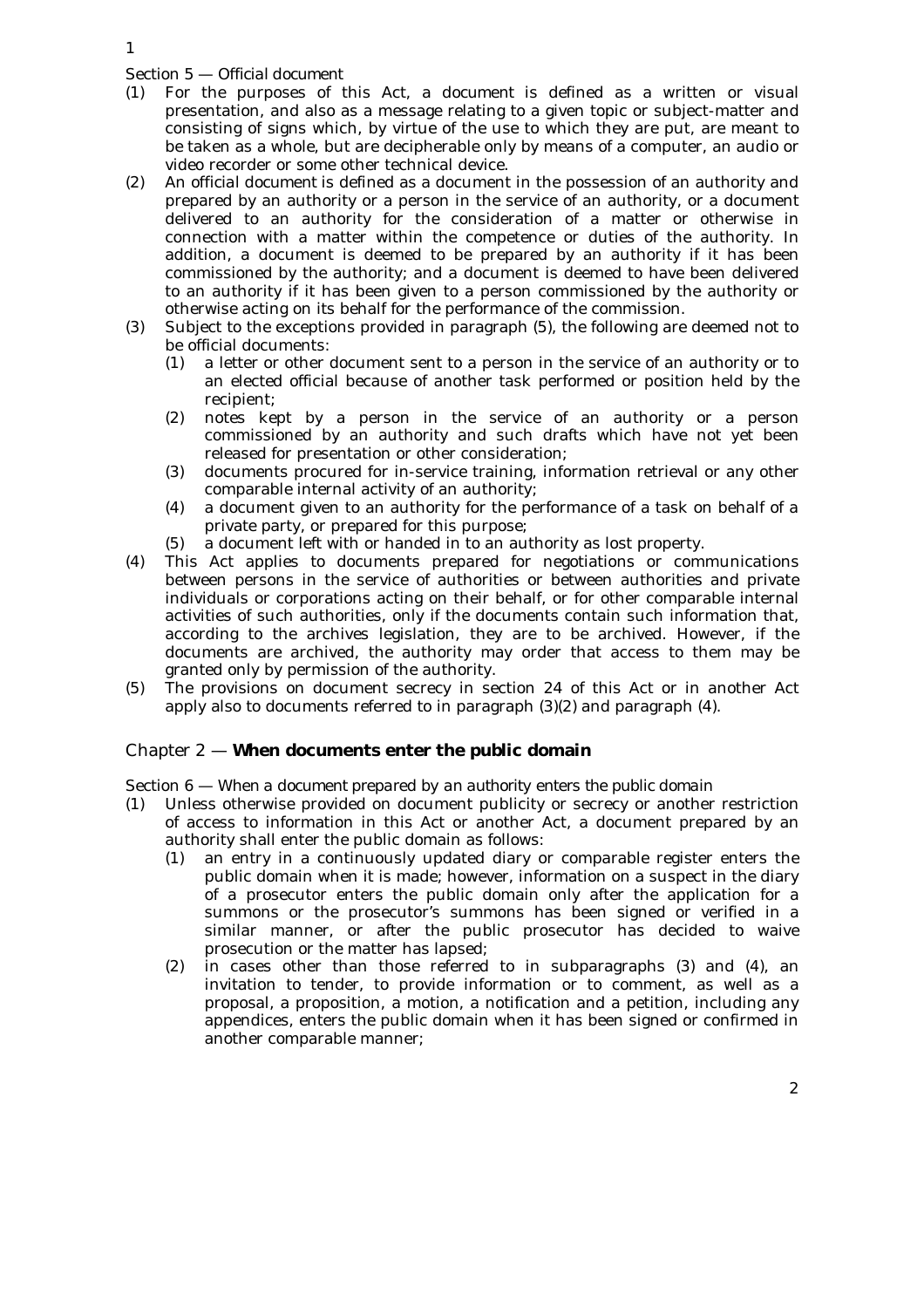- (3) in cases relating to a service or procurement contract or any other contract based on tenders, a request for information supplementary to the tender and any other accounts and documents prepared for the consideration of such tenders enter the public domain when the contract has been awarded;
- (4) the budget propositions of ministries and the agencies and institutions within their fields of competence enter the public domain when the Ministry of Finance has signed its first position on the budget proposition; thereafter, the propositions sent to the Ministry of Finance from the other ministries and the other propositions drafted for and included in the budget proposal enter the public domain when the budget proposal has been submitted to Parliament;
- (5) studies and statistics, as well as other comparable accounts which, forming a coherent whole, contain information on the alternatives, reasons and impacts pertaining to a decision or plan of general importance, even when they otherwise concern unfinished business, enter the public domain when they are fit for their purpose;
- (6) minutes enter the public domain when they have been scrutinised and signed or confirmed in a comparable manner, unless they have been kept for the preparation of a matter or for the internal use of the authority;
- (7) a court order or judgment enters the public domain from the moment it is handed down or when it is made available to the parties;
- (8) a decision, a statement, an instrument and a contractual commitment of an authority, as well as the pertinent memoranda, minutes and other documents not referred to in subparagraphs  $(1)$ — $(3)$  or  $(5)$ — $(7)$ , enter the public domain when the decision, statement, instrument or contract has been signed or confirmed in a corresponding manner;
- (9) a document not referred to in subparagraphs  $(1)$ — $(3)$  or  $(5)$ — $(7)$  enters the public domain when the consideration of the pertinent matter has been concluded by that authority.
- (2) Notwithstanding the provisions in paragraph (1), commission reports, discussion papers and other similar documents intended for general dissemination enter the public domain when they are in the possession of an authority for dissemination.
- (3) If an instrument or other document is to be issued, the authority shall, where necessary, make its best effort to provide the parties to the matter with information on the contents of the document before it enters the public domain.

## Section 7 — *When a document delivered to an authority enters the public domain*

- (1) Unless otherwise provided on document publicity or secrecy or another restriction of access to information in this Act or another Act, a document delivered to an authority for the consideration of a matter or otherwise in connection with a matter within its jurisdiction or duties shall enter the public domain when the authority has received it.
- (2) Expert opinions and other such documents that are to be opened at a given time or after the lapse of a given period shall enter the public domain, subject to the restrictions referred to in paragraph (1), after the moment they have been opened. Procurement, service and other tenders that have been delivered to an authority on the basis of an invitation to tender and that result in a contract enter the public domain, subject to the restrictions referred to in paragraph (1), when the contract is awarded.
- (3) Unless otherwise provided in the rules of secrecy or some other restrictions of access, a document that can be deciphered only by means of a device enters the public domain at the earliest when it is available to an authority or a person acting on behalf of the authority.

# Section 8 — *General dissemination of a document*

Statistics on the development of the national economy, initiatives and action plans of economic policy and other similar documents the contents of which could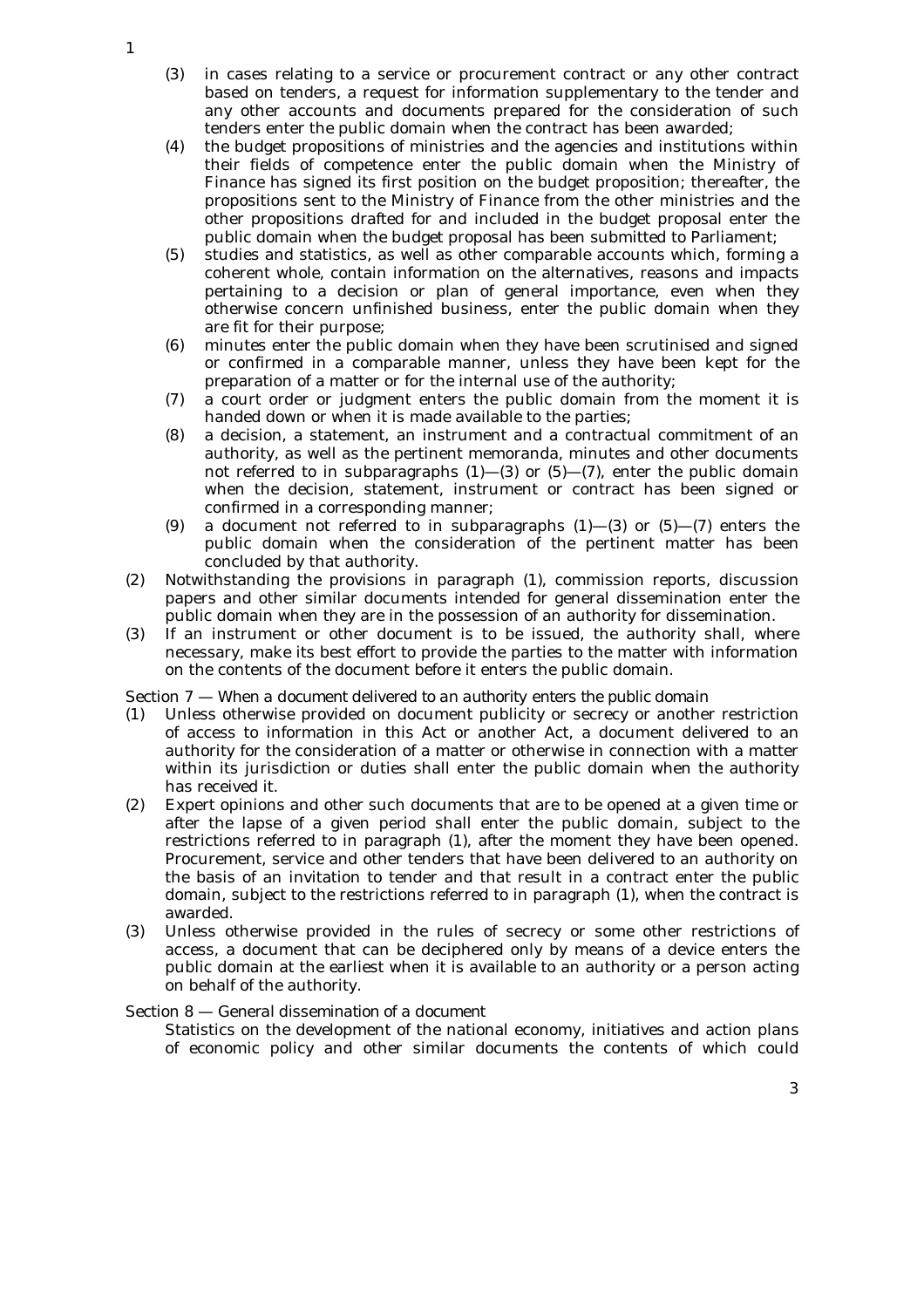obviously have an impact on the capital and financial markets, shall be generally disseminated as soon as possible after the event referred to in sections 6 and 7.

## Chapter 3 — **Right of access to a document**

Section 9 — *Access to a document in the public domain*

- (1) Everyone shall have the right of access to an official document in the public domain.
- (2) Access to a document which is not yet in the public domain under sections 6 and 7 shall be granted at the discretion of the authority. The provisions in section 17 shall be taken into account when discretion is exercised.

Section 10 — *Access to a secret document*

No access to a secret document or its contents shall be granted, unless specifically otherwise provided in this Act. When only a part of a document is secret, access shall be granted to the public part of the document if this is possible without disclosing the secret part.

Section 11 — *Parties' right of access*

- (1) A petitioner, an appellant and any other person whose right, interest or obligation in a matter is concerned (*a party*) shall also have the right of access, to be granted by the authority which is considering or has considered the matter, to the contents of a document which is not in the public domain, if they may influence or may have influenced the consideration of his/her matter.
- (2) A party, his/her representative or counsel shall not have the right of access referred to in paragraph (1) above to:
	- (1) a document, access to which would be contrary to a very important public interest, the interest of a minor or some other very important private interest;
	- (2) a document produced or prepared in the course of a criminal investigation or police inquiry before the completion of the investigation or inquiry, if access would impede the clearing up of the case;
	- (3) a presentation memorandum, a draft decision or a comparable document prepared by an authority for the preparation of a matter, before the consideration of the matter by that authority has been concluded; however, access to a paper written in a matriculation examination and to the identity of the moderator designated by the Matriculation Examinations Board to mark the paper shall not be granted until the Board has finalised the marks given for the papers;
	- (4) a document prepared or procured by an authority acting as a litigant in a trial, if access would be contrary to the interests of the public corporation or the corporation, foundation, institution or person referred to in section 4(2) in the trial;
	- (5) information compiled during enforcement proceedings and not relating to the economic situation of the debtor, unless it is necessary for a court action for the recovery of assets to a bankrupt estate;
	- (6) information compiled in connection with an official invitation to tender and relating to the business or professional secret of another tenderer, with the exception of the tender price;
	- (7) the address, telephone number or other comparable contact information of a witness, an injured party, another party to the matter or a person who has reported an offence, made a report referred to in section 40 of the Child Welfare Act (683/1983) or another report giving rise to official action, if access would compromise the safety, interest or right of the witness, injuerd party, other party or the person making the report.
- (3) If a document forms a part of the documentation in a civil or criminal trial, a party shall have access to it regardless of the restrictions in paragraph (2), except for the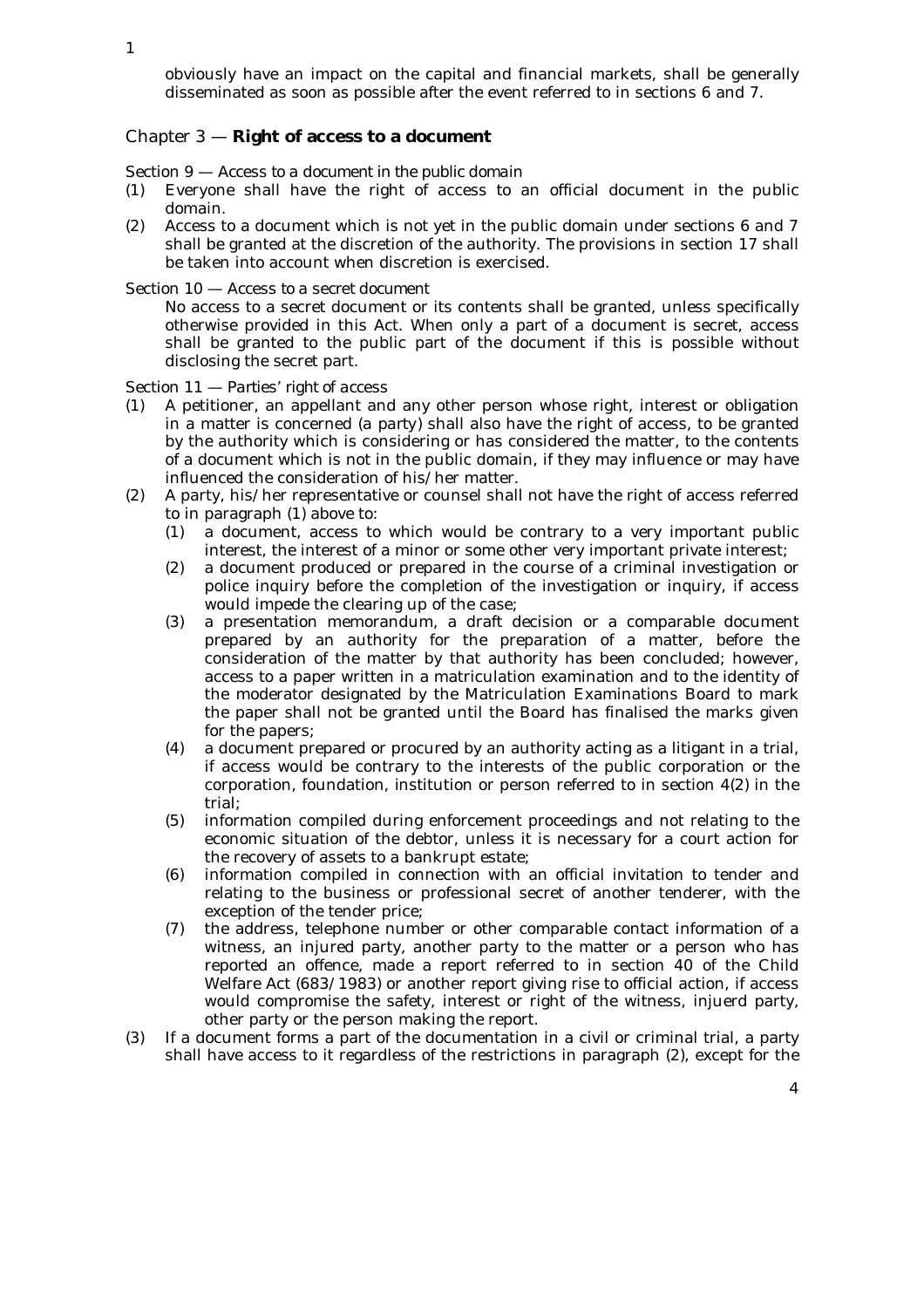case referred to in paragraph (2)(7). In so far as the document contains information on deliberations referred to in chapter 1, section 7 of the Code of Judicial Procedure, access to it shall be subject to the permission of the authority.

- (4) A person whose standing to appeal a decision is based on membership of a municipality or any other corporation shall have access to the decision by virtue of this section only in so far as it is in the public domain.
- Section 12 *Access to a document pertaining to the individual*
	- Unless otherwise provided in an Act, every individual shall have the right of access to information contained in an official document and pertaining to themselves, subject to the restrictions provided in section  $11(2)$  and  $(3)$ .

#### Chapter 4 — **Granting access to a document**

#### Section 13 — *Request for access to a document*

- (1) A request for access to an official document shall be sufficiently detailed, so that the authority can determine which document the request concerns. The person requesting access shall be assisted, by means of official diaries and indexes, to specify the document to which access is being requested. The person requesting access need not identify himself/herself nor provide reasons for the request, unless this is necessary for the exercise of the authority's discretion or for determining if the person requesting access has the right of access to the document.
- (2) When requesting access to a secret document, a personal data filing system controlled by an authority or any other document, access to which can be granted only subject to certain conditions, the person requesting access shall, unless specifically otherwise provided, declare the use to which the information is to be put, as well as give the other details necessary for determining whether the conditions have been met and, where necessary, explain what arrangements have been made for the protection of the information.

#### Section 14 — *Decision on access*

- (1) Unless otherwise provided, the decision to grant access to an official document shall be made by the authority in possession of the document. The decision to grant access to a document commissioned by an authority or to a document issued in connection with a task performed on commission by any other authority shall be made by the commissioning authority, unless otherwise required by the nature of the commission.
- (2) Access to the contents of a document shall be granted by an official or employee who has been so designated by the authority or to whom the task otherwise belongs by virtue of his/her office or duties.
- (3) If the official or the other person referred to in paragraph (2) refuses to grant the requested access, he/she shall
	- (1) inform the person requesting access of the reason for the refusal;
	- (2) inform the person requesting access that he/she may have the matter decided by the authority;
	- (3) ask a person who has filed a written request for access whether he/she wishes to have the matter forwarded to that authority; and
	- (4) inform the person requesting access of the charges involved in the consideration of the request.
- (4) A matter referred to in this section shall be considered without delay, and access to a document in the public domain shall be granted as soon as possible, and in any event within two weeks from the date when the authority received the request for the document. If the number of the requested documents is large, if they contain secret parts or if there is any other comparable reason for the consideration and the decision of the matter requiring special measures or otherwise an irregular amount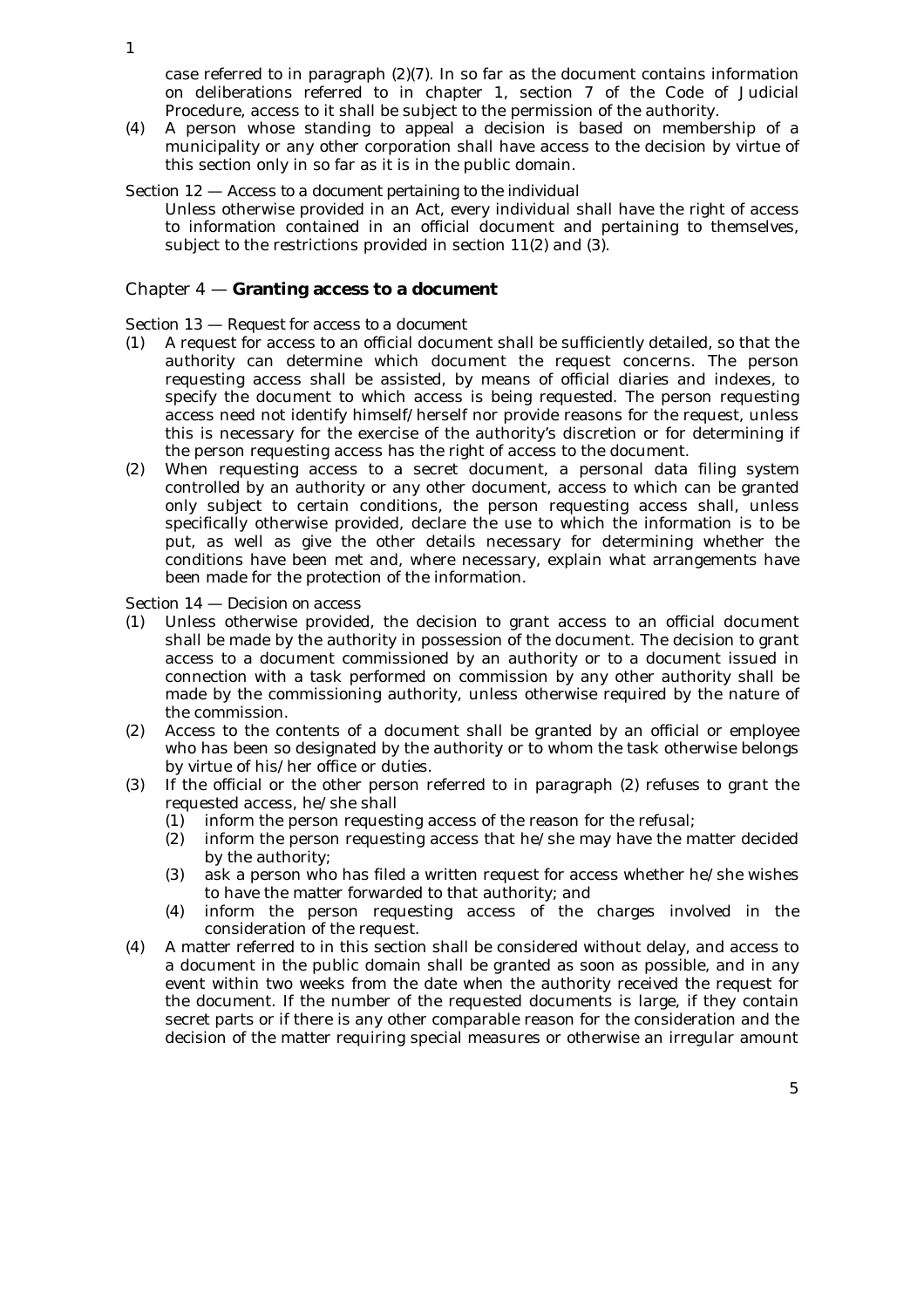of work, the matter shall be decided and access to the document granted within one month of the receipt of the request for access by the authority.

Section 15 — *Forwarding the request for a document to another authority*

- (1) If access is requested to a document prepared by another authority or pertaining to a matter under consideration by another authority, the request may be forwarded to be dealt with by the authority that has prepared the document and is responsible for the consideration of the matter as a whole.
- (2) If access is requested to personal, business, real estate or vehicle data or other similar identification or address information which is entered into a register meant for public use by another authority, the request may be transferred for the consideration of the appropriate registration authority.

## Section 16 — *Modes of access*

- (1) Access to an official document shall be by explaining its contents orally to the requester, by giving the document to be studied, copied or listened to in the offices of the authority, or by issuing a copy or a printout of the document. Access to the public contents of the document shall be granted in the manner requested, unless this would unreasonably inconvenience the activity of the authority owing to the volume of the documents, the inherent difficulty of copying or any other comparable reason.
- (2) Access to the public information in a computerised register of the decisions of an authority shall be provided by issuing a copy in magnetic media or in some other electronic form, unless there is a special reason to the contrary. Similar access to information in any other official document shall be at the discretion of the authority, unless otherwise provided in an Act.
- (3) Access may be granted to a personal data filing system controlled by an authority in the form of a copy or a printout, or an electronic-format copy of the contents of the system, unless specifically otherwise provided in an Act, if the person requesting access has the right to record and use such data according to the legislation on the protection of personal data. However, access to personal data for purposes of direct marketing, polls or market research shall not be granted unless specifically otherwise provided or unless the data subject has consented to the same.

# Chapter 5 — **Duty of the authorities to promote access and good practice on information management**

## Section 17 — *Taking the right of access into account in decision-making*

- (1) When making decisions under this Act and also otherwise when performing its duties, an authority shall see to it that, in view of sections 1 and 3, access to information on the activities of the authority is not unduly or unlawfully restricted, nor more restricted than what is necessary for the protection of the interests of the person protected, and that the persons requesting access are treated on an equal basis.
- (2) In the application of the provisions on document secrecy, attention shall also be paid to whether the secrecy obligation is independent of the case-by-case consequences of access (*strict secrecy*), whether any access to the document is based on the adverse consequences of access (*secrecy based on putative access*), or whether any access to the document requires that there manifestly are no adverse consequences of access (*secrecy based on putative secrecy*).

Section 18 — *Good practice on information management*

(1) In order to create and realise good practice on information management, the authorities shall see to the appropriate availability, usability, protection, integrity and other matters of quality pertaining to documents and information management systems and, for this purpose, especially: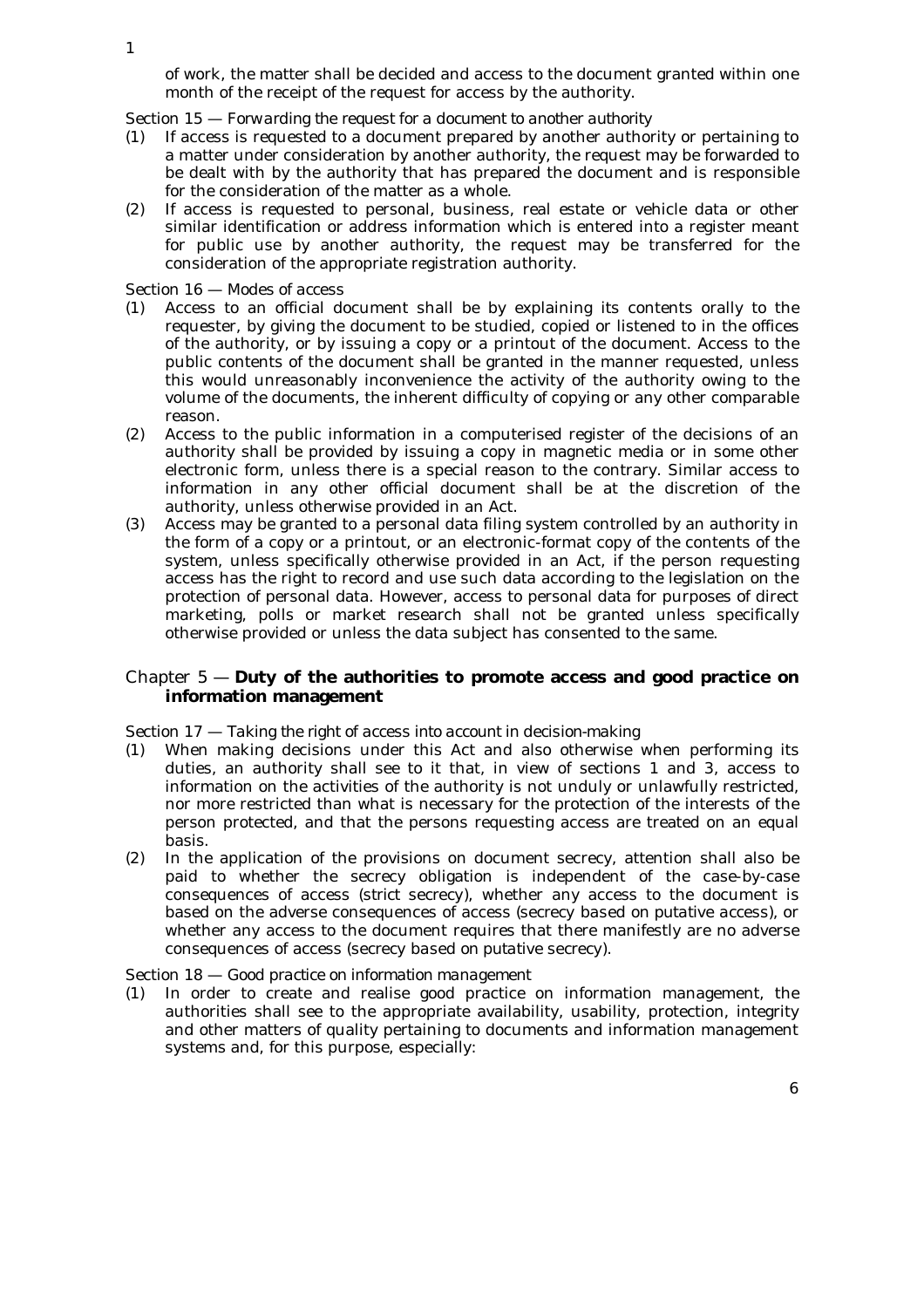- (1) maintain an index of any matters submitted and taken up for consideration and any matters considered and decided, or otherwise make sure that their public documents can be easily located;
- (2) draw up and make available specifications on their information management systems and the public information contained therein, unless granting access to such information would be contrary to the provisions in section 24 or in some other Act;
- (3) when the introduction of information management systems or administrative or legislative reforms are being prepared, analyse the effect of the proposed reform on the publicity, secrecy and protection of documents and on the quality of the information contained therein, as well as undertake the necessary measures for the safeguarding of the rights pertaining to the information and its quality, and for the arrangement of the protection of the documents, the information management systems and the information contained therein;
- (4) plan and realise their document and information administration and the information management systems and computer systems they maintain in a manner allowing for the effortless realisation of access to the documents and for the appropriate archiving or destruction of the documents, the information management systems and the information contained therein, as well as for the appropriate safeguarding and data security arrangements for the protection, integrity and quality of the documents, the information management systems and the information contained therein, paying due attention to the significance of the information and the uses to which it is to be put, to the risks to the documents and the information management systems and to the costs incurred by the data security arrangements;
- (5) see to it that their personnel are adequately informed of the right of access to the documents they deal with and the procedures, data security arrangements and division of tasks relating to the provision of access and the management of information, as well as to the safeguarding of information, documents and information management systems, and that compliance with the provisions, orders and guidelines issued for the realisation of good practice on information management is properly monitored.
- (2) More detailed provisions on the measures necessary for the realisation of the obligations provided in paragraph (1) shall be issued by Decree. However, more detailed provisions on the diaries of the courts and prosecutors shall be issued by the Ministry of Justice. Provisions may be issued by Decree on the powers of the Government to issue more detailed orders and guidelines on the technical specifications for data security arrangements and procedures for the safeguarding of information management systems and the information contained therein, ensuring the integrity and quality of the information and the transfer of information by way of data networks, as well as on the classification, within the State administration, of the pertinent documents, information management systems and the information contained therein.
- (3) The provisions in the Archives Act (831/1994) and the provisions and orders issued on the basis of that Act apply to the duties of the archive service.

Section 19 — *Duty of the authorities to provide access to information in pending matters*

- (1) Unless otherwise follows from the secrecy provisions, an authority shall keep available the documents which contain information on
	- (1) the initiation of a legislative reform project, a commission relating to the same, a deadline set and the person in charge of the drafting; and
	- (2) plans, accounts and decisions on pending matters of general importance.
- (2) When requested to do so, the authority shall, orally or by another convenient means, provide access to information on the stage of consideration, alternatives and impact assessments relating to matters referred to in paragraph (1), as well as on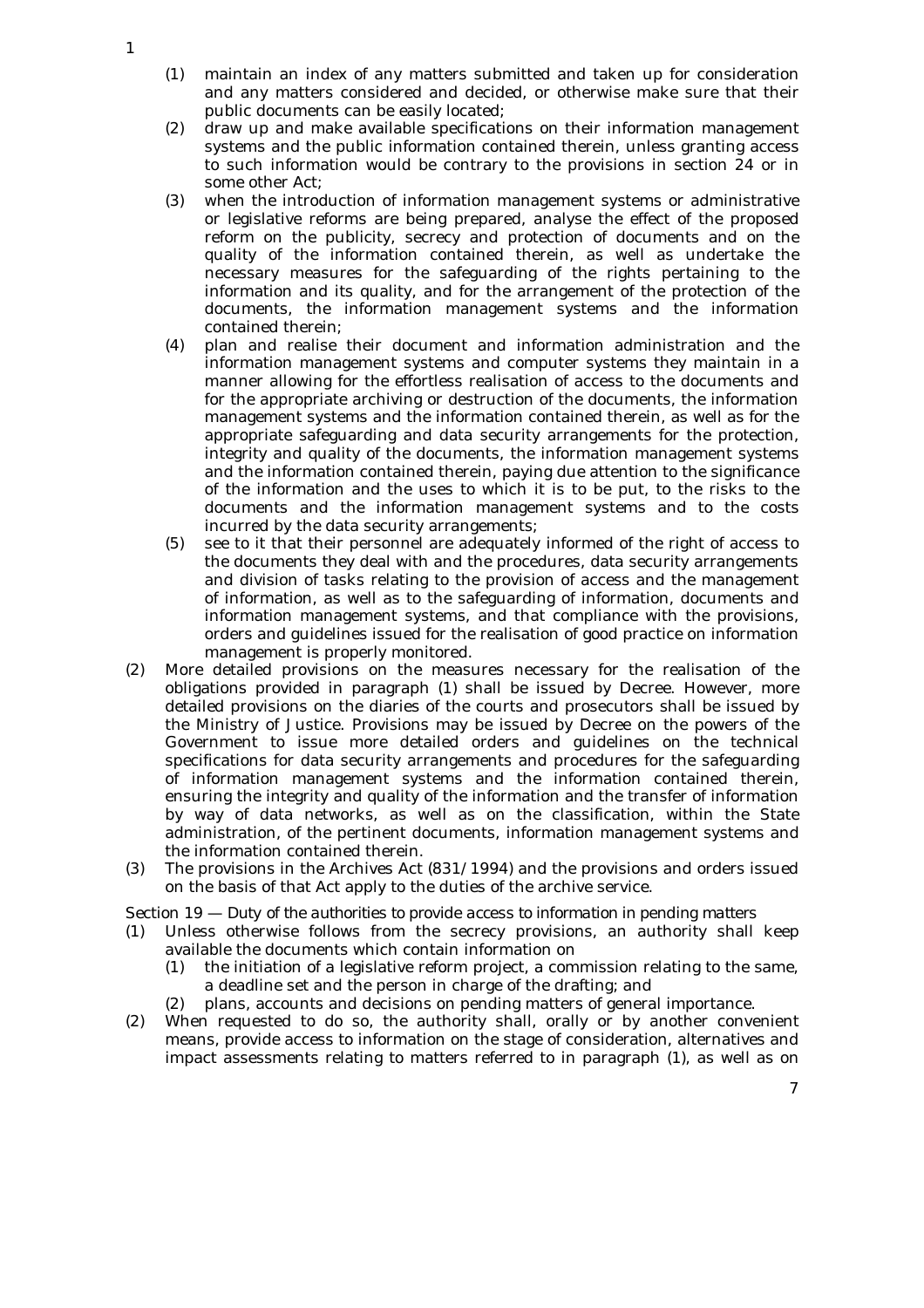the opportunities of private individuals and corporations to exercise an influence on the matters.

Section 20 — *Duty of the authorities to produce and disseminate information*

- (1) The authorities shall promote the openness of their activities and, where necessary for this purpose, produce guides, statistics and other publications, as well as information materials on their services and practices, as well as on the social conditions and developments in their field of competence. When the extent of this duty is being assessed, due consideration shall be given to the opportunities to obtain information on the activity of the authority by means of access to its documents or the general compilations of statistics in Finland.
- (2) The authorities shall publicise their activities and services, as well as the rights and obligations of private individuals and corporations in matters falling within their field of competence.
- (3) The authorities shall see to it that the documents or the pertinent indexes which are essential to the general public's access to information are available where necessary in libraries or public data networks, or otherwise easily accessible to the members of the public.

#### Section 21 — *Production of sets of data on request*

- (1) When requested to do so, an authority may compile and deliver a set of data formed from signs contained in one or more computerised information management systems and maintained for various purposes, if such delivery is not contrary to the provisions on document secrecy and the protection of personal data owing to the search criteria used, the volume or quality of the data or the intended use of the set of data.
- (2) Where permitted by the authorities concerned and subject to the provisions in paragraph (1), the set of data may be compiled also from information management systems maintained by different authorities.

## Chapter 6 — **Secrecy obligations**

Section 22 — *Document secrecy*

- (1) An official document shall be secret if it has been so provided in this Act or another Act, or if it has been declared secret by an authority by virtue of an Act, or if it contains information covered by the duty of non-disclosure, as provided in an Act.
- (2) A secret official document, a copy or a printout thereof shall not be shown or given to a third party or made available to a third party by means of a technical interface or otherwise.

#### Section 23 — *Non-disclosure and prohibition of use*

- (1) A person in the service of an authority and an elected official shall not disclose the secret content of a document, nor information which would be secret if contained in the document, nor any other information obtained in the service of the authority, where covered by a duty of non-disclosure provided in an Act. The provision on non-disclosure shall apply also after the service or the performance of the task on behalf of the authority has ceased.
- (2) The provision in paragraph (1) applies also where trainees or other temporary personnel, persons commissioned by the authority or persons in the service of such persons have acquired secret information by virtue of an Act or a permission based on an Act, unless otherwise provided in the Act or laid down in the permission. A party, his/her representative or counsel shall not disclose to third parties secret information obtained by virtue of party status and concerning other persons than the party himself.
- (3) A person referred to above in paragraph (1) or (2) shall not use secret information for personal benefit or the benefit of another, nor for the detriment of another. However, a party, his/her representative and counsel may use information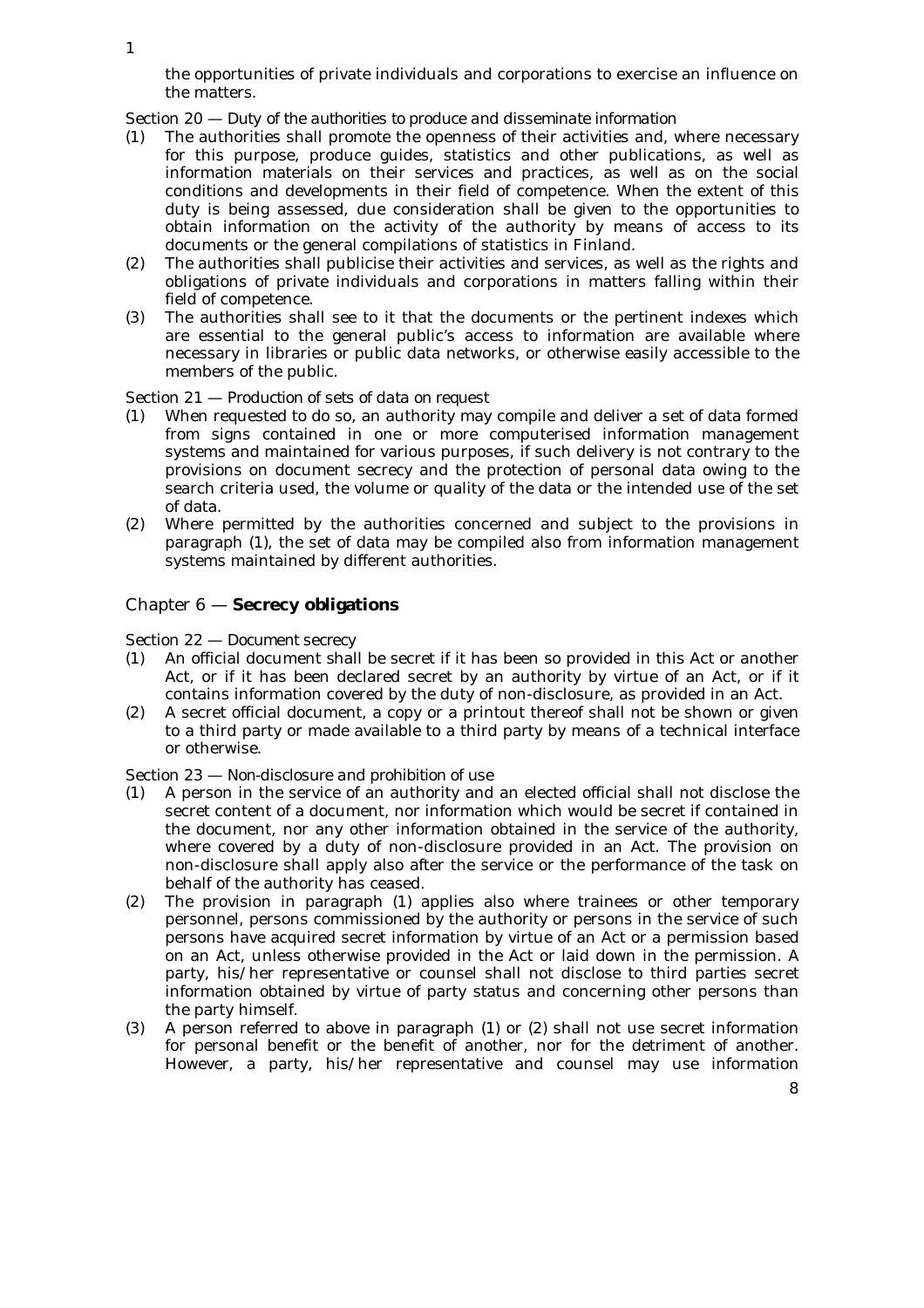concerning a person other than the party himself/herself, where the matter concerns the right, interest or obligation on which the access of the party to the information is based.

Section 24 — *Secret official documents*

- (1) Unless specifically otherwise provided, the following official documents shall be secret:
	- (1) the documents of the Government Foreign Affairs Committee, unless otherwise decided by the Committee, as well as the political assessments of the Ministry for Foreign Affairs and the Finnish missions abroad, the documents concerning political or economic negotiations with a foreign state and the coded messages in the field of foreign affairs administration, unless otherwise decided by the Ministry;
	- (2) the documents, other than those referred to in subparagraph (1), concerning the relationship of Finland with a foreign state or an international organisation; the documents concerning a matter pending before an international court of law, an international investigative body or some other international institution; as well as the documents concerning the relationship of the Republic of Finland, Finnish citizens, Finnish residents or corporations operating in Finland with the authorities, persons or corporations in a foreign state, if access to such documents could damage or compromise Finland's international relations or its ability to participate in international co-operation;
	- (3) the reports of offences made to the police and any other authorities carrying out criminal investigations, as well as to the public prosecutor and the authorities charged with responsibility for inspection and supervision; the documents obtained or prepared for purposes of criminal investigations or a decision on whether to bring charges, as well as the application for a summons, the summons and the defendant's response in a criminal case, until a decision has been made for a hearing in the case, the public prosecutor has decided to waive prosecution, or when the case has been abandoned, unless it is obvious that access to the documents will not compromise the clearing up of the offence, the achievement of the objectives of the investigation, or without a pressing reason cause injury or suffering to a party, or compromise the right of the court to order that the documents are to be kept secret on the basis of the Act on the Openness of Court Proceedings (945/1984);
	- (4) the registers maintained by the police, and any other authorities carrying out criminal investigations for purposes of crime prevention and clearing up of the particulars of offences; the reports prepared for the prevention of crime; as well as the photographs and other identifying information taken or obtained in administrative proceedings for the determination or verification of identity and the right to travel, and the special identification codes issued to a person or entered into his/her identity card or travel documents;
	- (5) the documents containing information on the tactical and technical plans and methods of the police, the frontier guard, the customs authorities and the prison authorities, if access would compromise the prevention of crime, the clearing up of offences or the maintenance of public order or the order of penal institutions;
	- (6) documents relating to a complaint before a decision has been made on the matter of the complaint, if access would compromise the resolution of the matter or without a pressing reason cause injury or suffering to a party;
	- (7) documents relating to or affecting the realisation of the security arrangements of persons, buildings, installations, constructions, and data and communications systems, unless it is obvious that access will not compromise the achievement of the objective of the security arrangements;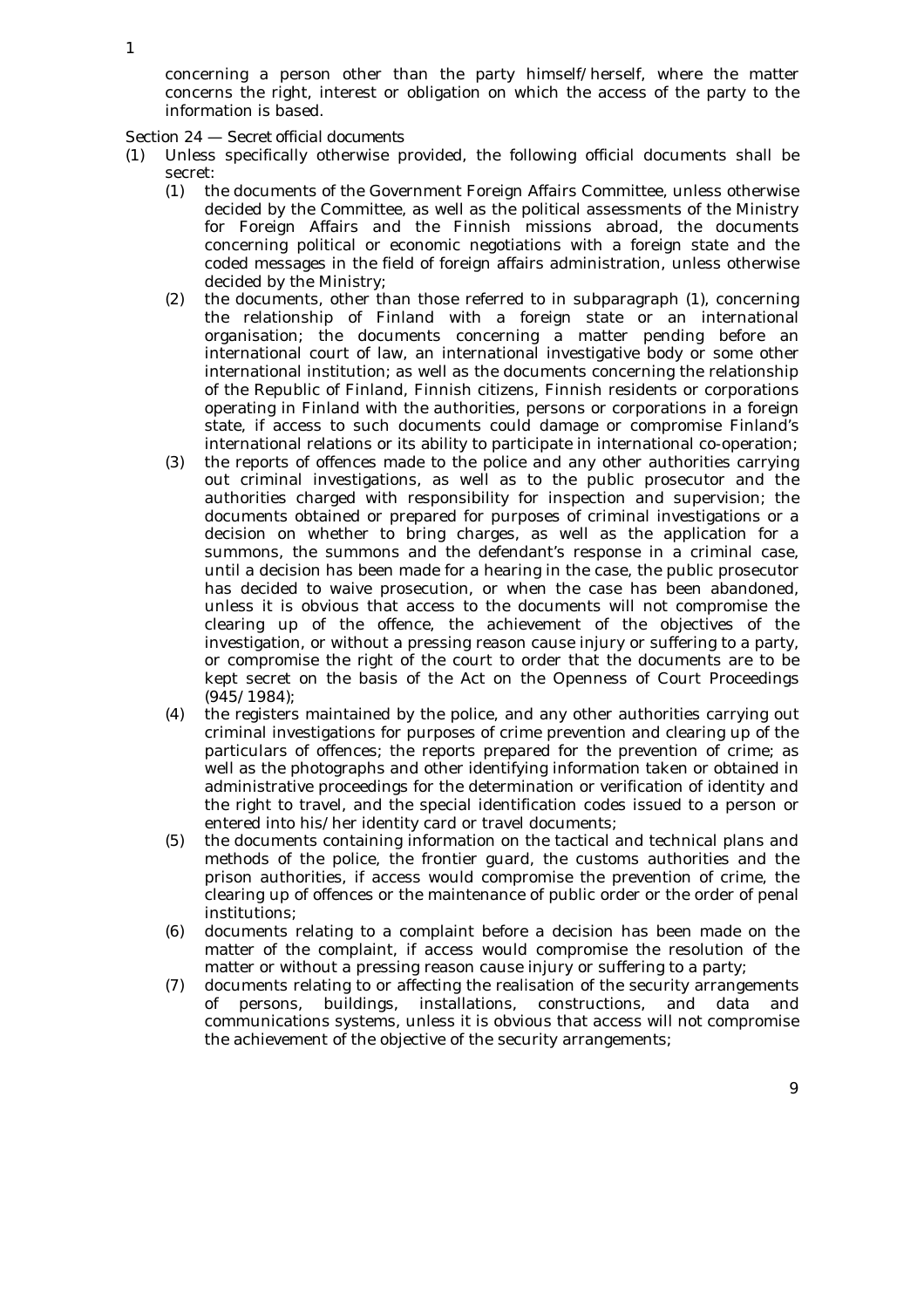- (8) documents concerning preparations for accidents and emergency conditions, civil defence and the investigation of accidents, if access would breach or compromise safety, the realisation of civil defence or the preparation for emergency conditions, compromise the investigation of accidents or violate the rights of the victims or the memory of the victims or cause distress to persons closely involved with them, unless the granting of access is necessary for the purpose of carrying out an official task;
- (9) the documents of the security police and the other authorities concerning the maintenance of State security, unless it is obvious that access will not compromise State security;
- (10) documents concerning military intelligence, the supply, formations, locations or operations of the armed forces, the inventions, facilities, installations and systems used in the armed defence of the country or other defence, the other matters significant to the defence of the country, as well as defensive preparations, unless it is obvious that access will not violate or compromise the interests of defence;
- (11) documents containing information on decisions, measures or preparations in monetary policy or foreign exchange policy, as well as on the preparation of financial or income policy or research into the need for decisions or measures in the fields of financial policy, income policy, monetary policy or foreign exchange policy, if access would be contrary to the interests of the state as a social partner or otherwise significantly compromise the achievement of the purpose of the decision or measure or hamper the proper conduct of financial, monetary or foreign exchange policy;
- (12) the reports prepared for the performance of the statutory tasks of the authorities supervising the financial markets and insurance operators and the authorities charged with the functioning of the financial markets and the insurance systems, containing information on the functioning of the markets, the financial, insurance or pensions institutions, or their customers, if access would injure or compromise the credibility or functioning of the financial or insurance systems;
- (13) statistics on the national economy, a financial policy initiative and operational plan, and other such documents containing information which obviously may influence the capital and financial markets, before they have been publicly disseminated as provided in section 8;
- (14) documents containing information on endangered animal or plant species or the protection of important natural habitats, if access would compromise the protection of the species or the habitat;
- (15) documents containing information on inspections or other supervisory tasks of the authorities, if access would compromise the inspection or the achievement of its objectives, or without a pressing reason cause injury or suffering to a party;
- (16) the basic data for research and statistics, where these have been voluntarily handed over to the authority for the express purpose of research or statistical operations;
- (17) documents containing information on any business or professional secret of the State, a municipality, some other public corporation or a corporation, institution or foundation referred to in section  $4(2)$ , as well as documents containing other comparable business information, if access would cause economic loss to the corporations, institutions or foundations referred to above or improve the competitive position of another public corporation or private person pursuing the same or a competing activity, or reduce the opportunities of the public corporation or a corporation, institution or foundation referred to in section 4(2) for procurement, investment, financing or debt service on favourable terms;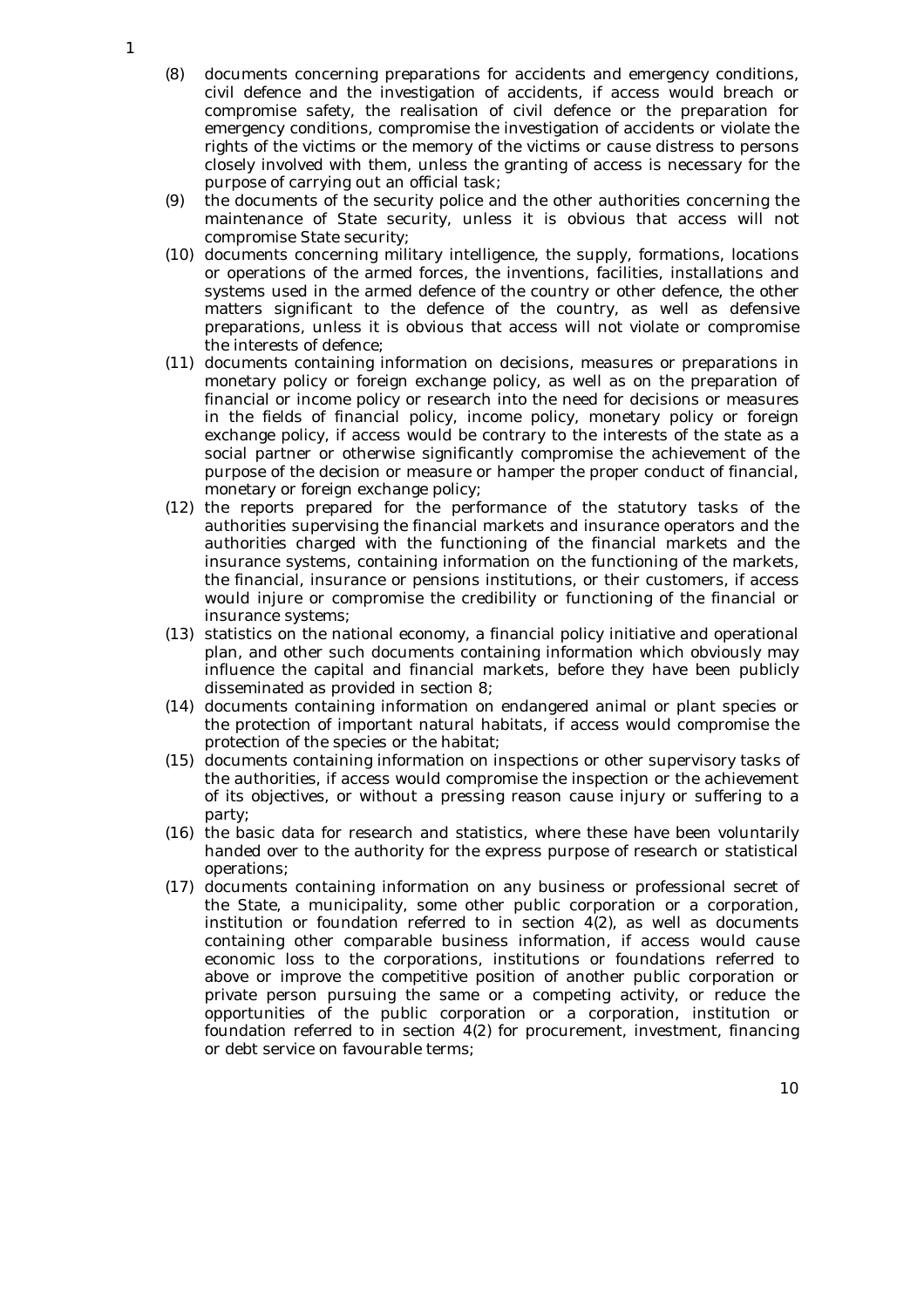- (18) documents containing information compiled or obtained by the State, a municipality or some other public corporation as a labour partner or a party to a labour dispute, if access would be contrary to the interests of the public corporation as an employer; documents containing information compiled or obtained by the representatives of the State for negotiations on agricultural subsidies, if access would be contrary to the interests of the State as a negotiating party;
- (19) documents prepared or obtained by an authority acting as a litigant in a trial for purposes of preparing for the trial, if access would be contrary to the interests of the public corporation or a corporation, institution, foundation or individual referred to in section 4(2) in the trial;
- (20) documents containing information on a private business or professional secret, as well as documents containing other comparable private business information, if access would cause economic loss to the private business, provided that the information is not relevant to the safeguarding of the health of consumers or the conservation of the environment or for the promotion of the interests of those suffering from the pursuit of the business, and that it is not relevant to the duties of the business and the performance of those duties;
- (21) documents concerning the basic materials for a dissertation or other scientific study, technological or other development project, or the assessment of the same, unless it is obvious that access will not cause inconvenience to the completion of the dissertation, study or development project or their exploitation, its appropriate assessment or the person carrying out the research, nor to the person commissioning the study or development project;
- (22) documents containing information on an entrance examination or other examination or test, if access would compromise the achievement of the objectives of the examination or test, or prevent the future use of the test;
- (23) documents containing data on the annual income or net worth of a person, data on the income and assets on which a subsidy or benefit is based, or data that otherwise describes the economic situation of a person: however, an enforcement application, the decision of the bailiff and the minutes of the enforcement proceedings, with the exception of the minutes of the evaluation of the assets and liquidity of the debtor, shall be in the public domain;
- (24) documents concerning a refugee or a person seeking asylum, residence permit or visa, unless it is obvious that access will not compromise the safety of the refugee, the applicant or a person closely involved with them;
- (25) documents containing information on a recipient of welfare or an individual client of the labour administration and a benefit, support measure, social service or service of the labour administration for individual clients given to him/her, or information on the state of health or handicap of a person, the medical care or treatment given to him/her, or information on his/her sexual behaviour and preferences; (1060/2002)
- (26) documents containing sensitive information on the private life of the suspect of an offence, an injured party or another person involved in a criminal matter, as well as documents containing information on the victim of an offence, if access would violate the rights or the memory of the victim or cause distress to those close to him/her, unless the granting of access is necessary for the performance of an official task;
- (27) documents containing information on a psychiatric examination of the suspect of an offence, a character examination of a young offender or a study of the feasibility of community service as an alternative to a custodial sentence;
- (28) administrative documents and registers containing information on convicts, prisoners or other persons deprived of their liberty, unless it is obvious that access will not compromise the future livelihood of the person, his/her rehabilitation into society or his/her safety and if there is a justifiable reason for providing access to the information;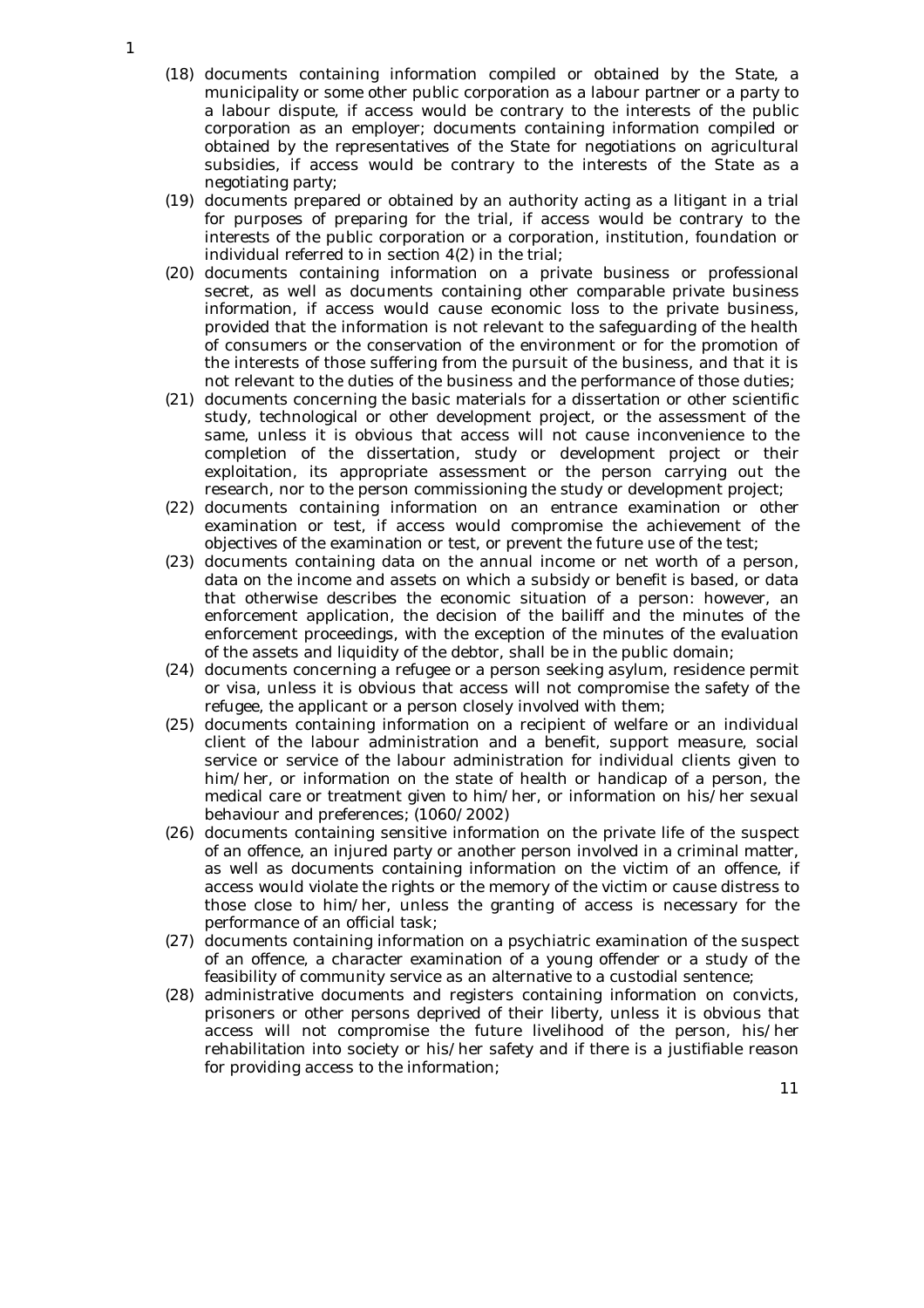- (29) documents containing information on a psychological test or aptitude test on a person or the results thereof, or on the assessments for the assignment of conscripts, the selection of employees or the establishment of a basis for a salary;
- (30) documents on student welfare and exemptions from teaching, the test results of students and candidates and the school diplomas and other documents containing a verbal assessment of the personal characteristics of the student, as well as documents indicating the Matriculation Examination Board's division of moderators among the schools putting forward candidates for the matriculation examination, until one year has passed from the examination round in question;
- (31) documents containing information on a secret telephone number given by a person or information on the location of a mobile communications device, and documents containing information on the person's domicile, place of residence or temporary place of residence, telephone number or other contact information, if the person has asked for the information to be kept secret and he/she has a justified reason to believe that his/her own health or safety or that of his/her family are in jeopardy; (1151/2001)
- (32) documents containing information on the political convictions or the privately expressed views of a person, or information on a person's lifestyle, participation in voluntary associations, interests, family life or other comparable personal circumstances of the person; however, documents containing information on the activity of a person in political or other elected office, or his/her seeking such office, as well as the participation of a person in the establishment or registration of a political party, or the establishment of an electoral association are in the public domain.
- (2) The provisions in section 17 shall be taken into account in the application of the provisions on document secrecy in paragraph (1) or in another Act.

## Section 25 — *Seal of secrecy and classification*

- (1) A secret official document, which is given to a party and secret in the public interest or the interest of a third party, shall be put under seal. Also other secret documents may be put under seal. The seal of secrecy shall indicate the part of the document that is secret and the basis for its secrecy. If the secrecy is based on a provision involving strict secrecy, the seal of secrecy need not indicate more than the provision on which the secrecy is based.
- (2) A document shall be marked with a data security classification, if the Government has so ordered as provided in section 18(2).

#### Chapter 7 — **Derogations from secrecy and declassification**

Section 26 — *General principles for granting access to secret information*

- (1) An authority may provide access to a secret official document, if:
	- (1) there is a specific provision on such access or on the right of such access in an Act; or
	- (2) the person whose interests are protected by the secrecy provision consents to the access.
- (2) Notwithstanding the secrecy provisions, the authority may grant access to information on the economic status or business or professional secret of some other person, information on a recipient of health care or welfare, as referred to in section  $25(1)(25)$ , information on the private life of a person, as referred to in section 25(1)(32), or comparable information that is secret under another Act, if access is necessary:
	- (1) for the realisation of a private person's or some other authority's statutory duty of information; or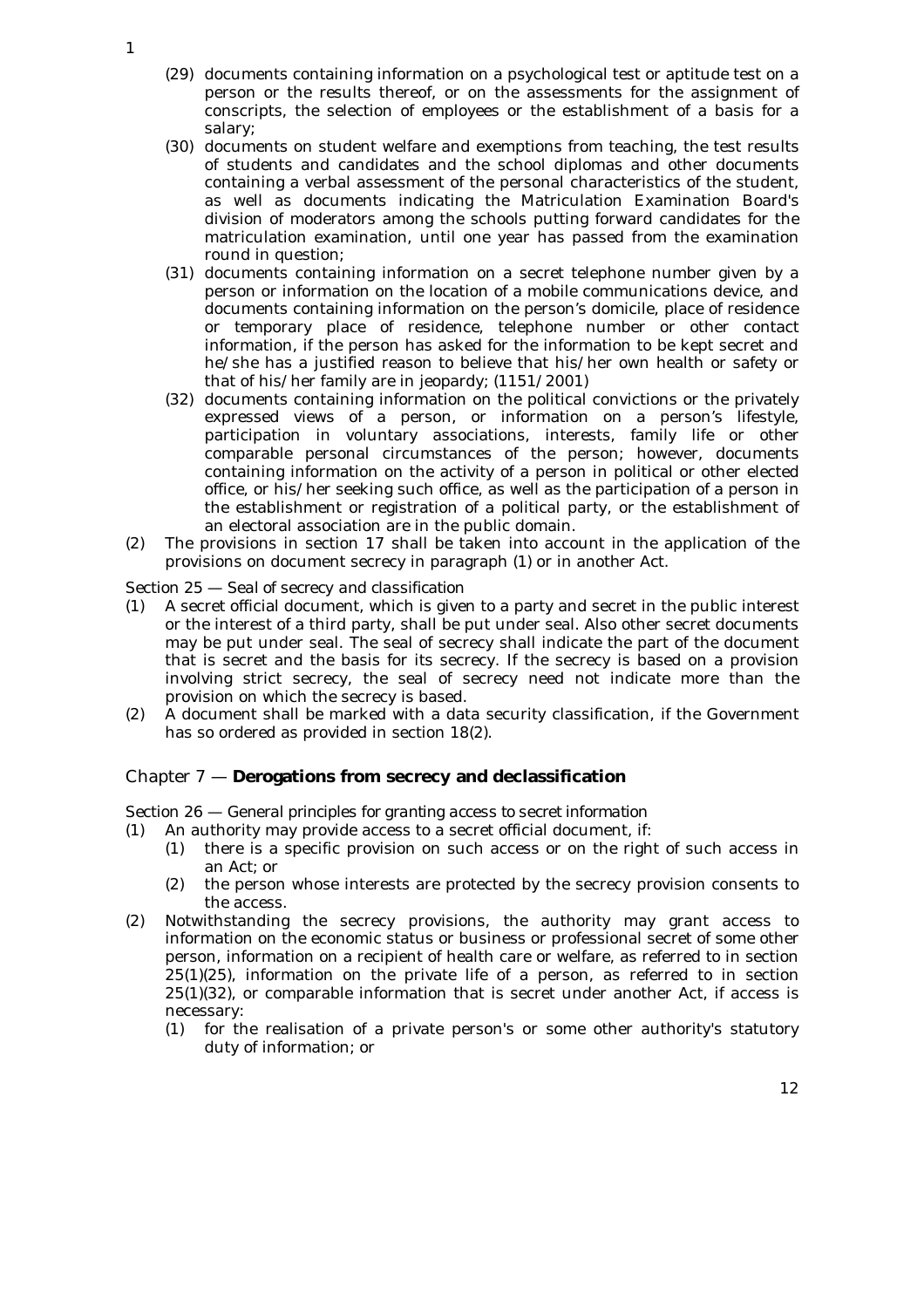- (2) for the realisation of a payment or any other claim that is to be taken care of by the authority granting access.
- (3) An authority requesting executive assistance or the performance of a task on commission by it or otherwise on its behalf may grant access to a secret document, if such access is indispensable for the assistance or the performance of the task. For such tasks, access to secret information may be granted also if the removal of the secret information is obviously not feasible owing to its large volume or for any other comparable reason. The authority shall ensure in advance that the arrangements for the secrecy and the protection of the information are appropriate.

Section 27 — *Access to archival documents*

- (1) Access may be granted to a secret official document which has been archived in accordance with the Archives Act for research or another approved purpose, unless otherwise ordered by the authority which has sent the document to be archived. When a decision on access is made, due consideration shall be given to the safety of the freedom of scientific research.
- (2) The person who has gained access to the document shall undertake in writing not to use the document to the detriment or defamation of the person whom it concerns, nor to the detriment or defamation of a person close to him, nor in violation of those other interests protected by the secrecy provision.

Section 28 — *Official permission to gain access to a secret document*

- Unless otherwise provided in an Act, an authority may, on a case-to-case basis, grant permission to gain access to a secret document for purposes of scientific research, statistical compilations or the preparation of official plans or studies, if it is obvious that access will not violate the interests protected by the secrecy provision. When a decision on access is made, due consideration shall be given to the safety of the freedom of scientific research. If the information in the document has been handed over to the authority on the consent of the person whose interests are protected by the secrecy provision, the permission may be granted only subject to the conditions for use and access laid down in the consent. If permissions are required for documents in the possession of a number of authorities within the purview of the same ministry, the ministry shall decide on the permission, where necessary, after having heard the authorities.
- (2) A permission referred to in paragraph (1) above may be granted for a fixed period; the conditions necessary for the protection of the public and private interests involved shall be attached to the permission. The permission may be withdrawn, if this is deemed to be necessary.

Section 29 — *Granting access to secret information to some other authority*

- (1) An authority may grant access to a secret document to some other authority, if
	- (1) there is a specific provision on access or the right of access in an Act;
	- (2) the person whose interests are protected by the secrecy provision consents to the same;
	- (3) the document is necessary for the consideration of a matter pertaining to an advance tax assessment, a preliminary ruling, an appeal or a complaint against, or a submission of, a decision by an authority, or a complaint made to an international body for the administration of justice or investigation;
	- (4) the information is required for the performance of a specific monitoring or inspection task by the authority.
- (2) An authority may grant another authority access to an address or other contact information which is secret by virtue of section 24(1)(31).
- (3) An authority may open a technical interface for another authority, to access from its personal data filing system information which the latter authority must take into account in its decision-making under a specific statutory obligation. If there is a provision on the secrecy of personal data, the interface may be used only for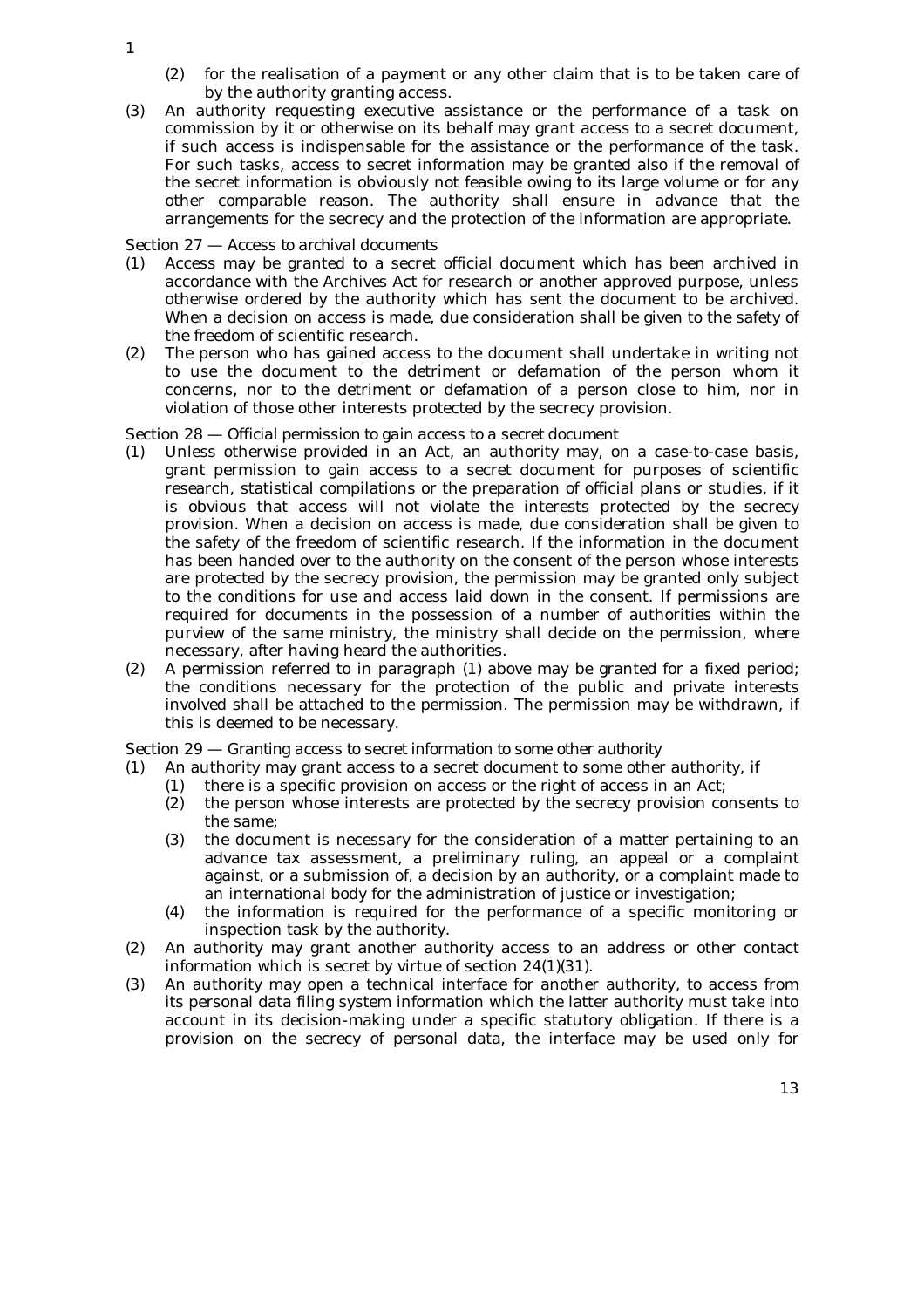retrieving information on persons who have consented to the same, unless specifically otherwise provided on access to secret information.

Section 30 — *Granting access to secret information to the authority of a foreign state or to an international institution*

In addition to the specific statutory provisions on the same, an authority may grant access to a secret official document to an authority of a foreign state or to an international institution, if an international agreement binding on Finland contains a provision on such co-operation between Finnish and foreign authorities, or there is a provision to this effect in an act binding on Finland, and if the Finnish authority in charge of the co-operation could under this Act have access to the document.

## Section 31 — *Declassification*

- (1) An official document shall no longer be secret when the period of secrecy provided in an Act or ordered on the basis of an Act has ended or when the authority which has ordered the secrecy of the document has repealed that order.
- (2) The period of secrecy for official documents is 25 years, unless otherwise provided or ordered. A document which is secret for the protection of private life, as provided in section  $24(1)(24)$ — $(32)$ , or a comparable document which is kept secret by virtue of another Act or an order based on another Act shall be kept secret for 50 years after the death of the person whom the document concerns or, if the time of death is unknown, for 100 years.
- (3) If it is obvious that the declassification of the document would, even after the period provided in this section, cause significant harm to the interests protected by the secrecy provision, the Government may extend the period by at most 30 years.
- (4) The period of secrecy of an official document shall run from the date on the document or, if the document bears no date, from the day of its completion. The period of secrecy of a document handed in by a private person shall run from the day when the authority has received the document.

#### Section 32 — *Application to the duty of non-disclosure*

The provisions in this chapter on secrecy and declassification apply, where appropriate, also to information subject to the duty of non-disclosure.

# Chapter 8 — **Miscellaneous provisions**

## Section 33 — *Appeal*

- (1) The decision of an authority shall be subject to appeal, as provided in the Act on Administrative Judicial Procedure (586/1996), unless otherwise provided in paragraph (2). A decision of an authority other than those listed in section 7 of the Act on Administrative Judicial Procedure shall be appealed before the Supreme Administrative Court. However, an appeal against the decision of a local or regional authority and a decision of a institution, corporation, foundation or private individual exercising public authority, as referred to in section  $4(1)(8)$  and  $4(2)$ , shall be lodged with the Administrative Court which has jurisdiction under section 12 of the Act on Administrative Judicial Procedure.
- (2) If a party to the case requests access to a document related to a pending trial, the pertinent court order shall be subject to appeal in accordance with the procedure for appeals in the main issue. In addition, the provisions on the Act on the Openness of Court Proceedings apply to the right of appeal.

Section 34 — *Charges*

A copy of a document and the provision of access to information in the form of a printout or by means of a technical interface, otherwise electronically or in a comparable manner, as well as the retrieval and delivery service provided by an